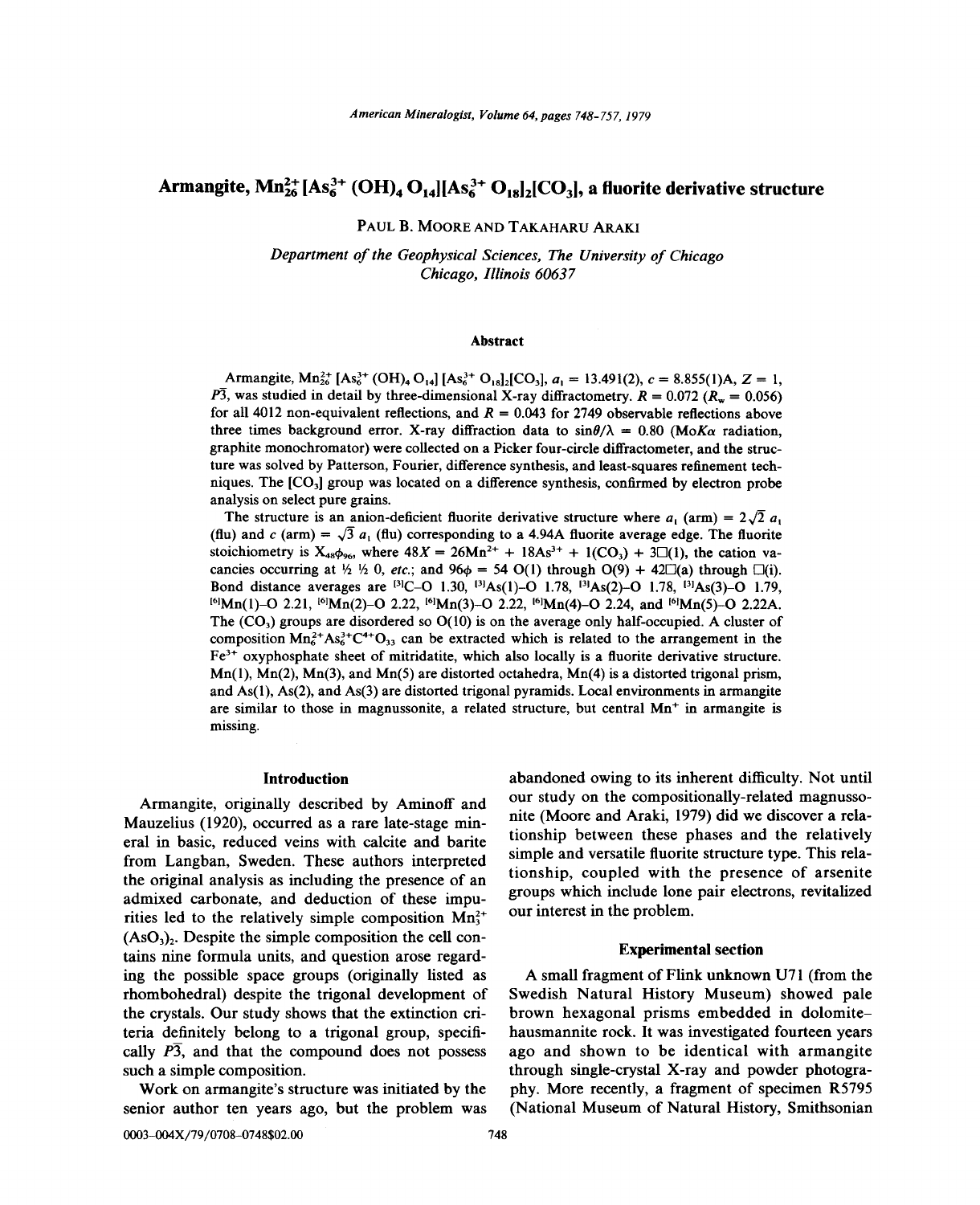|                                | 1                                                                                                                                                                   | $1\sigma$            | $\overline{c}$ | 3                                                             |
|--------------------------------|---------------------------------------------------------------------------------------------------------------------------------------------------------------------|----------------------|----------------|---------------------------------------------------------------|
| MnO                            | 45.06                                                                                                                                                               | 47.06                | 51.82          | 49.78                                                         |
| Fe0                            | 2.19                                                                                                                                                                | 2.49                 |                |                                                               |
| PbO                            | 0.32                                                                                                                                                                | 0.36                 |                |                                                               |
| CaO                            | 2.83                                                                                                                                                                |                      |                |                                                               |
| MgO                            | 0.49                                                                                                                                                                |                      |                |                                                               |
| As <sub>2</sub> O <sub>3</sub> | 42.92                                                                                                                                                               | 48.82                | 48.18          | 48.06                                                         |
| $Sb_2O_3$                      |                                                                                                                                                                     | $0.40 \qquad 0.46$   | $\frac{1}{2}$  |                                                               |
| CO <sub>2</sub>                | 5.08                                                                                                                                                                |                      | $\frac{1}{2}$  | 1.19                                                          |
| H <sub>2</sub> O               | 0.71                                                                                                                                                                | 0.81                 |                | 0.97                                                          |
| Insol.                         | 0.20                                                                                                                                                                |                      |                |                                                               |
| Total                          |                                                                                                                                                                     | 100,20 100.00 100.00 |                | 100.00                                                        |
|                                | <sup>1</sup> Mauzelius analysis in Aminoff and<br>Mauzelius (1920).                                                                                                 |                      |                |                                                               |
|                                | <sup>lo</sup> Recalculated after deduction of insol.,<br>$CO2$ , CaO, MgO and MnO $(3.69%)$ as<br>from which this was copied.                                       |                      |                | $(Ca, Mn, Mg)CO3$ . See Palache et al. (1960)                 |
|                                | <sup>2</sup> For $Mn_3^{2+}(AsO_3)_2$ .                                                                                                                             |                      |                |                                                               |
|                                | $3$ For $Mn_2^2$ [As <sup>3+</sup> (OH) $4014$ ] [As <sup>3+</sup> 018] <sub>2</sub> (CO <sub>3</sub> ).<br>The specific gravity is 4.43 (Palache<br>et al., 1960). |                      |                | The calculated density is $\rho = 4.406$ g cm <sup>-3</sup> . |

Table I. Armangite: chemical data

Institution) showing coarse hexagonal crystals was examined in detail by single-crystal study; the results agreed in every respect with the U71 sample. This specimen was a cotype originally studied by Aminoff, who named and described the mineral (Aminoff and Mauzelius, 1920).

Two data sets were collected on fragments from U71. The first was a prismatic fragment which presented Laue class  $\overline{3}$   $2/m!$ , and three-dimensional data were collected on a Pailred linear diffractometer. A trial structure determination proceeded from Patterson synthesis, *P(uvw),* but the solution met failure. A comprehensive program for twinned crystals (Araki, 1977) revealed that merohedral twinning on (110) for space group  $\overline{P3}$  gave the desired results. Crude atomic positions were then obtained in this fashion.

Search for an untwinned crystal led to a second reflection data set on a Picker four-circle diffractometer, with the  $\phi$ -axis  $\parallel$  c. From the orientation matrix, the cell constants were refined to  $a = 13.491(2)$ ,  $c =$ 8.855(1)A. Salient details: crystal size  $0.086 \times 0.060$  $\times$  0.25 (||c) mm, MoKa radiation with graphite monochromator,  $1^{\circ}$  min<sup>-1</sup> scan speed,  $1.6^{\circ}$  scan width, 20 sec background counting times on both

sides of the scan, maximum  $\sin\theta/\lambda = 0.80$ . Two equivalent reciprocal spaces were covered,  $h \leq 0, k \geq 0$  $0, l \ge 0$  and  $h \ge 0, k \le 0, l \ge 0$ . Unobserved reflections with  $I_0 < 2\sigma(I)$  were reset as  $I_0(hkl) = \sigma(I)$ . A total of 442 reflections fell into this category. Absorption correction by the Gaussian integral method (Burnham, 1966) employed II faces and 7 divisions with  $u_a = 166.6$  cm<sup>-1</sup> for linear absorption coefficient. (After knowledge of the structure we calculated  $u_a =$  $172.1 \text{ cm}^{-1}$ , but this difference is small and is within the error range of the crystal size measurement.) Inspection of the anisotropic thermal vibration ellipsoids (Table 4), indeed, indicated that any absorption anisotropy is minimal. The absorption correction was substantial owing to the crystal shape, which yielded transmission factors between 0.089 and 0.224. After correction, equivalent reflections were inspected, found satisfactory, and averaged to obtain 4012 independent  $|F_0|$ .

The structure analysis indicated the presence of  $(CO<sub>3</sub>)<sup>2-</sup>$  groups in the structure. Accordingly, we separated a clear grain which was polished and goldcoated for electron-probe analysis using 5 kV and 700 nA beam current. With counts in multiples of 10 sec and pyrolytic graphite as a standard, the data were extrapolated to zero time and yielded  $0.9\pm0.2$ percent C with carbon counts about three times above background. This result confirms the presence of  $(CO<sub>3</sub>)<sup>2-</sup>$  groups in the structure of armangite and shows (Table 1) that not all  $CO<sub>2</sub>$  reported in Aminoff and Mauzelius (1920) was due to admixed carbonate. Furthermore, the complex structure of armangite is in part due to the presence of carbonate groups in small amount, which yields a large cell, not expected for a relatively simple composition such as  $Mn_3^{2+}$  $(AsO<sub>3</sub>)<sub>2</sub>$ ! The presence of hydroxyl groups in armangite's structure also confirms the small amount of H<sub>2</sub>O reported in the Mauzelius analysis. Indeed, inspection of broken armangite crystals showed thin films of carbonate coatings. Thus, wet-chemical analysis of armangite must have presented special problems.

#### Structure determination and refinement

Programs used in determining and refining the structure were listed earlier (Moore and Araki, 1976a). Crude atomic positions were obtained from the Patterson synthesis on the first data set. The superior data were then utilized toward further refinement. Scattering curves for  $Mn^{2+}$ , As, O<sup>-</sup> and C were obtained from Ibers and Hamilton (1974, p. 99-100).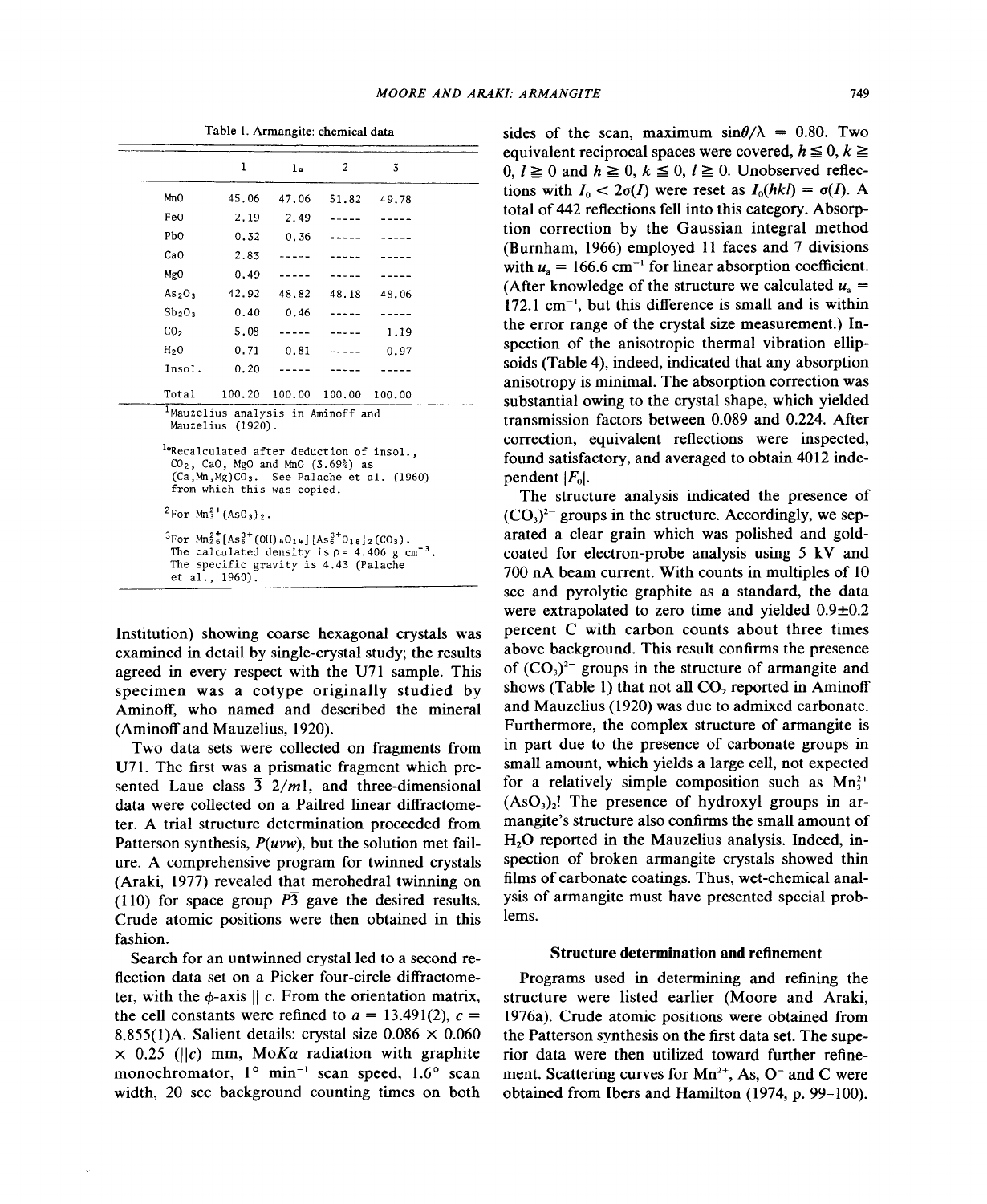| $\mathbf{1}$<br>2<br>6 | $\overline{3}$<br>3                                      | $\mathbf x$<br>$\overline{0}$                                                                                                                              | у<br>$\mathbf 0$                                                                                                                 | z                                                                                                                                                            |                                                                                                                                                                            | $x \ y$                                                                                                                                                                                                                         | z                                                                                                                                                                                                                                                                                                                                         | D,Å                                                                                                                                                                                                                           |
|------------------------|----------------------------------------------------------|------------------------------------------------------------------------------------------------------------------------------------------------------------|----------------------------------------------------------------------------------------------------------------------------------|--------------------------------------------------------------------------------------------------------------------------------------------------------------|----------------------------------------------------------------------------------------------------------------------------------------------------------------------------|---------------------------------------------------------------------------------------------------------------------------------------------------------------------------------------------------------------------------------|-------------------------------------------------------------------------------------------------------------------------------------------------------------------------------------------------------------------------------------------------------------------------------------------------------------------------------------------|-------------------------------------------------------------------------------------------------------------------------------------------------------------------------------------------------------------------------------|
|                        |                                                          |                                                                                                                                                            |                                                                                                                                  |                                                                                                                                                              |                                                                                                                                                                            |                                                                                                                                                                                                                                 |                                                                                                                                                                                                                                                                                                                                           |                                                                                                                                                                                                                               |
|                        |                                                          |                                                                                                                                                            |                                                                                                                                  | 0                                                                                                                                                            |                                                                                                                                                                            | $0 \quad 0$                                                                                                                                                                                                                     | $\Omega$                                                                                                                                                                                                                                                                                                                                  | 0.00                                                                                                                                                                                                                          |
|                        |                                                          | 1/3                                                                                                                                                        | 2/3                                                                                                                              | 0,30314(14)                                                                                                                                                  | 4                                                                                                                                                                          | 8                                                                                                                                                                                                                               | 4                                                                                                                                                                                                                                                                                                                                         | 0.27                                                                                                                                                                                                                          |
|                        | $\mathbf 1$                                              | 0.33535(6)                                                                                                                                                 | 0.16007(6)                                                                                                                       | 0.30385(8)                                                                                                                                                   | 4                                                                                                                                                                          | $\overline{2}$                                                                                                                                                                                                                  | 4                                                                                                                                                                                                                                                                                                                                         | 0.28                                                                                                                                                                                                                          |
|                        | $\mathbf{1}$                                             | 0.33164(6)                                                                                                                                                 | 0.41219(6)                                                                                                                       |                                                                                                                                                              |                                                                                                                                                                            |                                                                                                                                                                                                                                 |                                                                                                                                                                                                                                                                                                                                           | 0.16                                                                                                                                                                                                                          |
| 6                      | $\mathbf{1}$                                             |                                                                                                                                                            |                                                                                                                                  |                                                                                                                                                              |                                                                                                                                                                            |                                                                                                                                                                                                                                 |                                                                                                                                                                                                                                                                                                                                           | 0.26                                                                                                                                                                                                                          |
|                        | $\mathbf{1}$                                             | 0.25044(8)                                                                                                                                                 | 0.24126(8)                                                                                                                       | $-0.00272(9)$                                                                                                                                                | 3                                                                                                                                                                          | $\overline{3}$                                                                                                                                                                                                                  | $\Omega$                                                                                                                                                                                                                                                                                                                                  | 0.12                                                                                                                                                                                                                          |
| 6                      | 1                                                        | 0.09897(4)                                                                                                                                                 |                                                                                                                                  |                                                                                                                                                              |                                                                                                                                                                            |                                                                                                                                                                                                                                 |                                                                                                                                                                                                                                                                                                                                           | 0.29                                                                                                                                                                                                                          |
| 6                      |                                                          |                                                                                                                                                            |                                                                                                                                  |                                                                                                                                                              |                                                                                                                                                                            |                                                                                                                                                                                                                                 |                                                                                                                                                                                                                                                                                                                                           | 0.34                                                                                                                                                                                                                          |
| 6                      | $\mathbf{1}$                                             | 0.29352(4)                                                                                                                                                 | 0.49418(4)                                                                                                                       | 0.00731(6)                                                                                                                                                   | 3                                                                                                                                                                          | 6                                                                                                                                                                                                                               | $\bf{0}$                                                                                                                                                                                                                                                                                                                                  | 0.63                                                                                                                                                                                                                          |
| 6                      | ı                                                        |                                                                                                                                                            |                                                                                                                                  |                                                                                                                                                              |                                                                                                                                                                            |                                                                                                                                                                                                                                 |                                                                                                                                                                                                                                                                                                                                           | 0.38                                                                                                                                                                                                                          |
| 6                      | $\mathbf 1$                                              | 0.0231(3)                                                                                                                                                  |                                                                                                                                  |                                                                                                                                                              |                                                                                                                                                                            |                                                                                                                                                                                                                                 |                                                                                                                                                                                                                                                                                                                                           | 0.38                                                                                                                                                                                                                          |
| 6                      | $\mathbf{I}% _{T}=\mathbf{I}_{T}\cup\mathbf{I}_{T}$      |                                                                                                                                                            |                                                                                                                                  |                                                                                                                                                              |                                                                                                                                                                            |                                                                                                                                                                                                                                 |                                                                                                                                                                                                                                                                                                                                           | 0.43                                                                                                                                                                                                                          |
| 6                      |                                                          |                                                                                                                                                            |                                                                                                                                  |                                                                                                                                                              |                                                                                                                                                                            |                                                                                                                                                                                                                                 |                                                                                                                                                                                                                                                                                                                                           | 0.89                                                                                                                                                                                                                          |
| 6                      | $\mathbf 1$                                              |                                                                                                                                                            |                                                                                                                                  |                                                                                                                                                              |                                                                                                                                                                            |                                                                                                                                                                                                                                 |                                                                                                                                                                                                                                                                                                                                           | 0.15                                                                                                                                                                                                                          |
|                        |                                                          |                                                                                                                                                            |                                                                                                                                  |                                                                                                                                                              |                                                                                                                                                                            |                                                                                                                                                                                                                                 |                                                                                                                                                                                                                                                                                                                                           | 0.42                                                                                                                                                                                                                          |
| 6                      |                                                          |                                                                                                                                                            |                                                                                                                                  |                                                                                                                                                              |                                                                                                                                                                            |                                                                                                                                                                                                                                 |                                                                                                                                                                                                                                                                                                                                           | 0.63                                                                                                                                                                                                                          |
| 6                      | $\mathbf 1$                                              |                                                                                                                                                            |                                                                                                                                  |                                                                                                                                                              |                                                                                                                                                                            |                                                                                                                                                                                                                                 |                                                                                                                                                                                                                                                                                                                                           | 0.52                                                                                                                                                                                                                          |
| 6                      | $\mathbf{1}$                                             |                                                                                                                                                            |                                                                                                                                  |                                                                                                                                                              |                                                                                                                                                                            |                                                                                                                                                                                                                                 |                                                                                                                                                                                                                                                                                                                                           | 0.38                                                                                                                                                                                                                          |
| $6(x_2)$               | $\mathbf 1$                                              | 0,1115(7)                                                                                                                                                  | 0.0520(8)                                                                                                                        | 0,0000                                                                                                                                                       | $\overline{c}$                                                                                                                                                             | $\mathbf{1}$                                                                                                                                                                                                                    | $-1$                                                                                                                                                                                                                                                                                                                                      | 0.98                                                                                                                                                                                                                          |
| $\overline{3}$         | ī                                                        |                                                                                                                                                            |                                                                                                                                  |                                                                                                                                                              | 6                                                                                                                                                                          | $\mathbf 0$                                                                                                                                                                                                                     | $\bf{0}$                                                                                                                                                                                                                                                                                                                                  |                                                                                                                                                                                                                               |
|                        |                                                          |                                                                                                                                                            |                                                                                                                                  |                                                                                                                                                              |                                                                                                                                                                            |                                                                                                                                                                                                                                 |                                                                                                                                                                                                                                                                                                                                           |                                                                                                                                                                                                                               |
| 6                      |                                                          |                                                                                                                                                            |                                                                                                                                  |                                                                                                                                                              |                                                                                                                                                                            |                                                                                                                                                                                                                                 |                                                                                                                                                                                                                                                                                                                                           |                                                                                                                                                                                                                               |
|                        |                                                          |                                                                                                                                                            |                                                                                                                                  |                                                                                                                                                              |                                                                                                                                                                            |                                                                                                                                                                                                                                 |                                                                                                                                                                                                                                                                                                                                           |                                                                                                                                                                                                                               |
|                        |                                                          |                                                                                                                                                            |                                                                                                                                  |                                                                                                                                                              |                                                                                                                                                                            |                                                                                                                                                                                                                                 |                                                                                                                                                                                                                                                                                                                                           |                                                                                                                                                                                                                               |
|                        |                                                          |                                                                                                                                                            |                                                                                                                                  |                                                                                                                                                              |                                                                                                                                                                            |                                                                                                                                                                                                                                 |                                                                                                                                                                                                                                                                                                                                           |                                                                                                                                                                                                                               |
|                        |                                                          |                                                                                                                                                            |                                                                                                                                  |                                                                                                                                                              |                                                                                                                                                                            |                                                                                                                                                                                                                                 |                                                                                                                                                                                                                                                                                                                                           |                                                                                                                                                                                                                               |
| 6                      | $\mathbf{1}$                                             |                                                                                                                                                            |                                                                                                                                  |                                                                                                                                                              |                                                                                                                                                                            |                                                                                                                                                                                                                                 |                                                                                                                                                                                                                                                                                                                                           |                                                                                                                                                                                                                               |
|                        |                                                          |                                                                                                                                                            |                                                                                                                                  |                                                                                                                                                              |                                                                                                                                                                            |                                                                                                                                                                                                                                 |                                                                                                                                                                                                                                                                                                                                           |                                                                                                                                                                                                                               |
| $\overline{c}$         | 3                                                        |                                                                                                                                                            |                                                                                                                                  |                                                                                                                                                              | 0                                                                                                                                                                          | 0                                                                                                                                                                                                                               | 3                                                                                                                                                                                                                                                                                                                                         |                                                                                                                                                                                                                               |
|                        | 6<br>6<br>6<br>2<br>6<br>6<br>$\boldsymbol{2}$<br>6<br>6 | $\mathbf 1$<br>$\mathbf 1$<br>$\mathbf 1$<br>$\mathbf 1$<br>3<br>$\mathbf{1}$<br>1<br>$\mathbf 1$<br>$\overline{\mathbf{3}}$<br>$\mathbf 1$<br>$\mathbf 1$ | 0.09437(6)<br>0,58542(4)<br>0.2214(3)<br>0.1725(3)<br>0.4425(3)<br>0.5761(3)<br>0.6540(3)<br>0.3855(3)<br>0.2425(3)<br>0.1844(3) | 0,41460(6)<br>0.18907(4)<br>0.17085(4)<br>0.2285(3)<br>0, 2427(3)<br>0,3175(3)<br>0.0760(3)<br>0.1706(3)<br>0.0881(3)<br>0.4398(3)<br>0.4961(3)<br>0.3588(3) | 0,31632(10)<br>0.35678(9)<br>0,34454(5)<br>0.37161(6)<br>0,2336(4)<br>0,2397(4)<br>0,4549(4)<br>0.3270(4)<br>0.5760(4)<br>0,3750(4)<br>0.0676(4)<br>0.1916(4)<br>0.9427(4) | $\overline{4}$<br>$\mathbf{1}$<br>$\mathbf{1}$<br>$\overline{7}$<br>3<br>0<br>$\boldsymbol{2}$<br>5<br>$\overline{7}$<br>8<br>4<br>3<br>$\mathbf 2$<br>8<br>$\overline{c}$<br>6<br>6<br>4<br>$\mathbf 1$<br>$\overline{7}$<br>1 | $\overline{\mathbf{5}}$<br>5<br>$\overline{c}$<br>$\overline{c}$<br>$\overline{\mathbf{3}}$<br>$\overline{\mathbf{3}}$<br>$\overline{\mathbf{4}}$<br>1<br>$\overline{c}$<br>$\mathbf{1}$<br>5<br>6<br>$\overline{\mathbf{4}}$<br>4<br>$\mathbf{1}$<br>6<br>$\overline{\mathbf{3}}$<br>8<br>5<br>$\overline{\mathbf{c}}$<br>$\overline{c}$ | $\overline{4}$<br>4<br>$\overline{4}$<br>$\overline{4}$<br>3<br>3<br>5<br>5<br>$\overline{7}$<br>5<br>$\mathbf{1}$<br>3<br>$-1$<br>5<br>5<br>$\overline{3}$<br>3<br>$\mathbf{1}$<br>$\mathbf 1$<br>$\mathbf 1$<br>$\mathbf 1$ |

Table 2. Armangite: atomic coordinate parameterst

 $t$ Listed along a row are atom designation, equipoint rank number, point symmetry, atomic coordinates for refined structure, ideal (fluorite-type) atomic coordinates, and D, the displacement of real atomic positions away from fluorite-type positions in Angström units.  $\Box(1)$  is the vacant cation position at  $\frac{1}{2}$  0 0, etc., and  $\Box(a) \cdots \Box(i)$  are vacant anion positions referred to a fluorite structure.

ment, the z-coordinate of  $O(10)$  was fixed at  $z = 0.0$ , coplanar with C as a  $(CO<sub>3</sub>)<sup>2-</sup>$  group. A final Fourier map and difference synthesis revealed an essentially planar character for the  $(CO<sub>3</sub>)<sup>2-</sup>$  group and clear loci of the other atomic positions (excepting hydrogen).

$$
R = \frac{\sum ||F_0| - |F_c||}{\sum |F_0|}, R_w = \frac{\sum_w (|F_0| - |F_c|)^2}{\sum_w F_0^2}
$$

Atomic coordinate parameters appear in Table 2, anisotropic thermal vibration parameters in Table 3,  $\frac{t_{\text{Coefficients in the expression exp-[6]1h}^2 + B_2x^2 + B_3x^2 + 2B_1xh}}{2B_1xh}$ <br>except for those coefficients related by symmetry. the ellipsoids of vibration in Table 4, bond distances

In the final cycles of coordinate parameter refine-<br>
Table 3. Armangite: anisotropic thermal vibration parameters

| III the final cycles of coordinate parameter refine-                                                   |                |                      |                        | $(x104)+$            |                      |                           |                           |
|--------------------------------------------------------------------------------------------------------|----------------|----------------------|------------------------|----------------------|----------------------|---------------------------|---------------------------|
| ment, the z-coordinate of $O(10)$ was fixed at $z = 0.0$ ,                                             |                |                      |                        |                      |                      |                           |                           |
| coplanar with C as a $(CO3)2$ group. A final Fourier                                                   | Atom           | $\beta_{11}$         | $\beta_{22}$           | $\beta_{33}$         | $\beta_{12}$         | $\beta_{13}$              | $\beta_{23}$              |
| map and difference synthesis revealed an essentially                                                   | Mn(1)          | 14.9(6)              | 14.9                   | 25.9(13)             | 7.4                  | 0                         | $\Omega$                  |
| planar character for the $(CO3)2$ group and clear loci                                                 | Mn(2)<br>Mn(3) | 17.3(4)<br>17.8(4)   | 16.6(4)<br>16.9(4)     | 18,7(7)<br>50.3(9)   | 8.8(4)<br>9.1(4)     | 0.5(4)<br>$-4.5(5)$       | $-0.1(4)$<br>$-1.7(5)$    |
| of the other atomic positions (excepting hydrogen).                                                    | Mn(4)<br>Mn(5) | 17.9(4)<br>16.8(5)   | 16.8(4)<br>46,8(6)     | 43.6(9)<br>23.8(8)   | 9.5(4)<br>9.2(4)     | $-1, 9(5)$<br>0.7(5)      | $-3.5(5)$<br>$-1.5(6)$    |
| Full matrix refinement converged to $R = 0.072$ and                                                    | As(1)          | 15, 3(3)             | 15.7(3)                | 27.4(5)              | 8.3(2)               | 1.7(3)                    | 2.0(3)                    |
| $R_{\rm w}$ = 0.056 for all 4012 non-equivalent reflections                                            | As(2)<br>As(3) | 14.4(3)<br>23.4(3)   | 13, 9(3)<br>16.3(3)    | 30.2(5)<br>24.5(5)   | 6.9(2)<br>8.6(2)     | $-1.5(3)$<br>$-0.0(3)$    | 0.9(3)<br>$-1.1(3)$       |
| and $R = 0.043$ for 2749 observable reflections with                                                   | 0(1)           | 14,2(19)             | 26.1(22)               | 31.4(38)             | 11.7(17)             | 1.5(22)                   | $-1, 3(24)$               |
| $ F_{0}  > 20$ , where                                                                                 | O(2)<br>O(3)   | 15.4(20)<br>26.7(23) | 25,0(22)<br>24, 1(22)  | 34.6(38)<br>22.0(35) | 14.1(18)<br>13.6(19) | $-1.5(23)$<br>$-6, 9(24)$ | $-3.6(24)$<br>$-9.9(23)$  |
|                                                                                                        | O(4)<br>0(5)   | 13.3(20)<br>20.6(22) | 20, 9(22)<br>29.0(24)  | 54.3(46)<br>32,4(39) | 6.9(18)<br>11,0(19)  | $-7.0(24)$<br>$-3.8(24)$  | $-0.8(25)$<br>$-8, 9(25)$ |
| $R = \frac{\sum   F_0  -  F_c  }{\sum  F_c }, R_w = \frac{\sum_{w} ( F_0  -  F_c )^2}{\sum_{w} F_c^2}$ | O(6)<br>O(7)   | 15.8(21)<br>26.2(25) | 21,8(22)<br>41, 3 (29) | 53.6(45)<br>51.0(48) | 8.9(18)<br>21,6(23)  | 0.4(25)<br>$-1, 1(28)$    | $-8.0(26)$<br>5.9(30)     |
|                                                                                                        | O(8)<br>O(9)   | 27.6(24)<br>19.0(21) | 27.4(24)<br>20.2(21)   | 28.6(38)<br>22.6(34) | 10.6(20)<br>7.4(17)  | 4.1(25)<br>$-2, 2(22)$    | $-3.3(24)$<br>$-6.2(22)$  |
| The strongest reflection was $ F_0  = 742$ for the (003)                                               | $\mathbf{C}$   | 21,4(62)             | 21.4                   | 22.0(111)            | 10.7                 | 0                         | $\mathbf{0}$              |
| reflection.                                                                                            | 0(10)          | 23.2(48)             | 32.8(56)               | 80,7(106)            | 11.3(44)             | $-4.8(61)$                | $-8.8(64)$                |
| Atomic coordinate parameters appear in Table 2                                                         |                |                      |                        |                      |                      |                           |                           |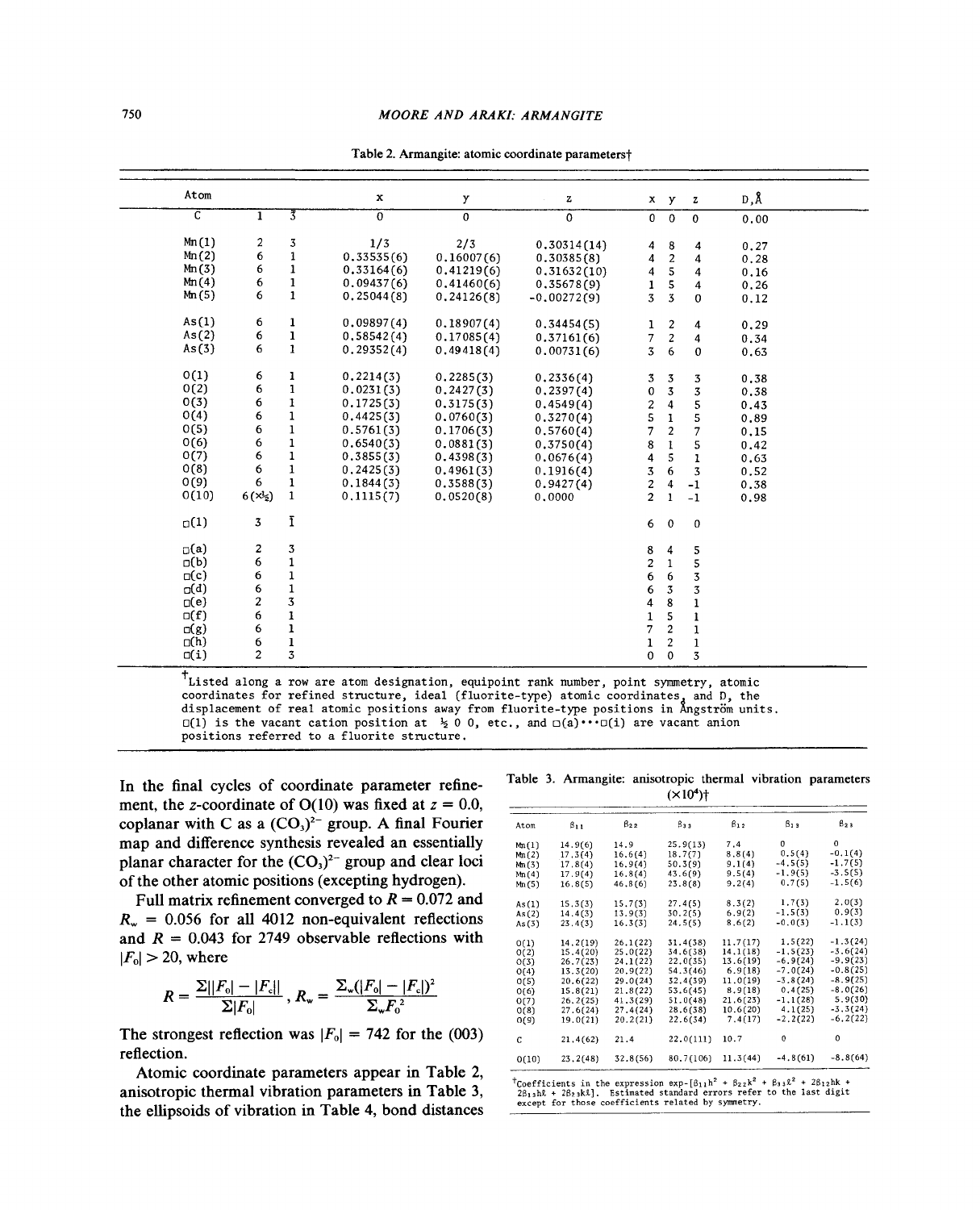| Atom  | i                         | $u_i$                            | $\theta ia$                  | $\theta_{ib}$                                                                       | $\theta_{ic}$              | $\begin{pmatrix} \text{Bequiv} \\ \text{Bequiv} \\ \text{A}^2 \end{pmatrix}$ | Atom  | i                                 | ui                                  | $\theta ia$                 | $\theta ib$                  | $\theta{ic}$                | $\binom{\text{B}$ equiv. |
|-------|---------------------------|----------------------------------|------------------------------|-------------------------------------------------------------------------------------|----------------------------|------------------------------------------------------------------------------|-------|-----------------------------------|-------------------------------------|-----------------------------|------------------------------|-----------------------------|--------------------------|
| C     | 1.<br>$\overline{a}$<br>3 | 0.094(24)<br>0.121(24)<br>0.121  | 90                           | 90<br>$\cdots$ no angle determined $\cdots$<br>no angle determined                  | 90 <sup>o</sup>            | 1,01(15)                                                                     | 0(1)  | 1<br>2<br>3                       | 0.089(7)<br>0.112(7)<br>0.135(6)    | 164(90)<br>104(14)<br>83(8) | 66(16)<br>92(13)<br>156(38)  | 75(21)<br>163(16)<br>82(15) | 1.02(5)                  |
| Mn(1) | $\mathbf{1}$<br>2<br>3    | 0.101(3)<br>0.101<br>0.101(3)    |                              | $\cdots$ no angle determined $\cdots$<br>no angle determined<br>no angle determined |                            | 0.81(2)                                                                      | 0(2)  | 1<br>2<br>3                       | 0.082(8)<br>0.114(7)<br>0.135(6)    | 172(90)<br>96(10)<br>95(6)  | 53(90)<br>106(13)<br>139(12) | 86(18)<br>157(16)<br>68(13) | 1,00(5)                  |
| Mm(2) | 1<br>$\overline{c}$<br>3  | 0.086(2)<br>0.106(1)<br>0.110(1) | 94(3)<br>129(48)<br>39(24)   | 87(4)<br>10(90)<br>81(15)                                                           | 5(1)<br>94(7)<br>87(3)     | 0.80(1)                                                                      | O(3)  | 1<br>2<br>3                       | 0.078(8)<br>0.129(6)<br>0.142(6)    | 87(6)<br>148(75)<br>122(23) | 69(6)<br>31(90)<br>113(17)   | 26(6)<br>101(19)<br>67(7)   | 1.13(5)                  |
| Mm(3) | $\mathbf{1}$<br>2<br>3    | 0.105(1)<br>0.108(1)<br>0.144(1) | 35 (85)<br>121(19)<br>105(2) | 153(90)<br>117(22)<br>88(2)                                                         | 81(12)<br>103(4)<br>16(2)  | 1.15(1)                                                                      | O(4)  | 1<br>$\overline{\mathbf{c}}$<br>3 | 0,090(8)<br>0, 125(6)<br>0.151(6)   | 29(17)<br>112(14)<br>109(7) | 95(9)<br>13(90)<br>78(11)    | 74(6)<br>101(15)<br>19(8)   | 1,23(5)                  |
| Mn(4) | 1<br>2<br>3               | 0.102(1)<br>0.111(1)<br>0.134(1) | 126(13)<br>144(13)<br>93(2)  | 13(64)<br>94(7)<br>103(2)                                                           | 79(5)<br>102(2)<br>17(3)   | 1.07(1)                                                                      | 0(5)  | 1<br>$\overline{\mathbf{c}}$<br>3 | 0.102(7)<br>0,121(6)<br>0.153(6)    | 79(15)<br>22(45)<br>71(11)  | 71(8)<br>106(14)<br>155(26)  | 31(15)<br>108(21)<br>66(9)  | 1,28(5)                  |
| Mn(5) | $\mathbf{1}$<br>2<br>3    | 0.097(2)<br>0.108(1)<br>0.196(1) | 100(5)<br>149(2)<br>61(6)    | 88(1)<br>89(1)<br>177(90)                                                           | 10(5)<br>100(6)<br>88(1)   | 1.57(1)                                                                      | 0(6)  | 1<br>$\overline{c}$<br>3          | 0.103(7)<br>0.114(7)<br>0.156(6)    | 165(90)<br>85 (29)<br>76(6) | 71(41)<br>144(38)<br>120(8)  | 80(23)<br>118(16)<br>30(8)  | 1,26(5)                  |
| As(1) | $\mathbf{1}$<br>2<br>3    | 0.099(1)<br>0.100(1)<br>0.110(1) | 106(55)<br>157(90)<br>74(4)  | 114(54)<br>37(90)<br>64(4)                                                          | 44 (20)<br>91(42)<br>46(4) | 0.84(1)                                                                      | O(7)  | $\mathbf{1}$<br>2<br>3            | 0.113(7)<br>0.142(7)<br>0,172(6)    | 21(60)<br>69(11)<br>90(6)   | 124(19)<br>86(10)<br>35(9)   | 70(18)<br>152(11)<br>72(10) | 1,65(6)                  |
| As(2) | $\mathbf{I}$<br>2<br>3    | 0.097(1)<br>0.099(1)<br>0.112(1) | 52(39)<br>132(17)<br>114(3)  | 154(73)<br>106(22)<br>70(3)                                                         | 67(18)<br>101(8)<br>26(4)  | 0.83(1)                                                                      | O(8)  | 1<br>2<br>3                       | 0.101(7)<br>0.133(6)<br>0.156(6)    | 105(7)<br>118(77)<br>33(50) | 77(7)<br>122(89)<br>145 (46) | 17(7)<br>91(7)<br>73(13)    | 1.38(6)                  |
| As(3) | $\mathbf{1}$<br>2<br>3    | 0.098(1)<br>0.107(1)<br>0.132(1) | 93(1)<br>92(2)<br>4(90)      | 71(4)<br>34(3)<br>117(10)                                                           | 20(4)<br>110(5)<br>88(2)   | 1.01(1)                                                                      | O(9)  | $\mathbf{1}$<br>2<br>3            | 0.086(8)<br>0.115(6)<br>0.133(6)    | 86(9)<br>44 (23)<br>46(37)  | 69(7)<br>81(14)<br>157(90)   | 28(12)<br>111(10)<br>73(18) | 1.01(5)                  |
| ∓     |                           |                                  |                              |                                                                                     |                            |                                                                              | 0(10) | 1<br>2<br>3                       | 0,125(13)<br>0.154(13)<br>0.185(12) | 37(42)<br>53(38)<br>85(14)  | 84(19)<br>157(87)<br>112(20) | 80(10)<br>111(33)<br>24(13) | 1,93(13)                 |

 $^{\dagger}$ *i* = *i*th principal axis,  $u_i$  = rms amplitude,  $\theta_{ia}$ ,  $\theta_{ib}$ ,  $\theta_{ic}$  = angles (deg.) between the *i*th principal axis and the cell axes  $a_1$ ,  $a_2$  and  $c$ . The equivalent isotropic thermal parameter, B, is also listed. Estimated standard errors in parentheses refer to the last digit.

and angles in Table 5, electrostatic valence balances in Table 6, and a list of the structure factors in Table 7.'

## Description of the structure

Armangite is derived from the fluorite structure type by the ordering of vacancies over the anion frame. The  $a_1$ -axis is parallel to the [110] direction of the fluorite cell, with  $a_1$  (arm) =  $2\sqrt{2} a_1$  (flu). Thus, the fluorite cell edge would be 4.77A in this direction. The c-axis is parallel to the [Ill] direction of the fluorite cell, with  $c \text{ (arm)} = \sqrt{3} a_1 \text{ (flu)}$ , corresponding to a 5.11A fluorite edge. The average of 4.94A agrees well with 4.92A found in the structurally-related

cubic magnussonite (Moore and Araki, 1979), where  $a_i$  (mag) =  $4a_i$  (flu).

The armangite cell thus contains 12 fluorite cells with a stoichiometry  $X_{48}\phi_{96}$ , where the X's are the cation positions and the  $\phi$ 's are the anion positions in the fluorite frame. For armangite  $48X = 26Mn^{2+} +$  $18As^{3+} + 1(CO_3) + 3\Box(1)$ , the cation vacancies occurring at  $\frac{1}{2}$   $\frac{1}{2}$  0, *etc.*, and  $96\phi = 54[O(1)-O(9)] +$  $42$ [ $\Box$ (a)- $\Box$ (i)]. The distributions of cations, anions and vacancies are listed in Table 2. The fluorite frame defines the ideal positions of cations, anions and vacancies for x and y must be  $\pm m/12$ ; and z must be  $\pm 4n/12$  for cations and  $\pm (2p+1)/12$  for anions, where m, n, and p are integers. In Table 2, the calculated deviations from ideal fluorite positions range from  $0.00$  for C to  $0.89A$  for  $O(4)$ , with a mean 0.36A displacement away from perfect fluorite positions. Therefore the ideal distributions of holes and vacancy types over the cubic domain can be defined.

<sup>&#</sup>x27;To obtain a copy of Table 7, order Document AM-79-105 from the Business Office, Mineralogical Society of America, 2000 Florida Ave. NW, Washington. DC 20009. Please remit \$1.00 in advance for the microfiche.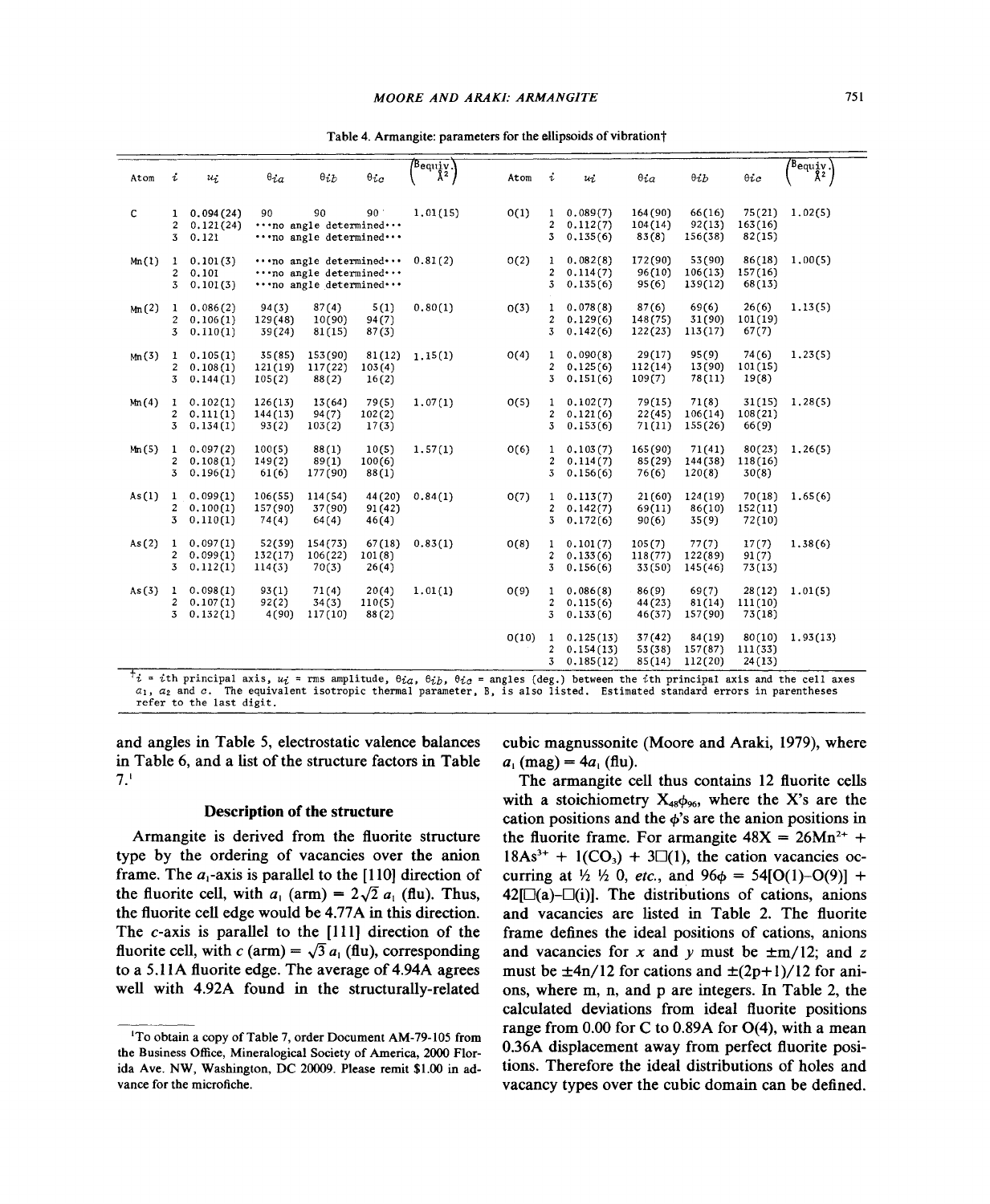## **752** *MOORE AND ARAKI: ARMANGITE*

| Table 5. Armangite: bond distances and angles† |  |  |  |  |
|------------------------------------------------|--|--|--|--|
|------------------------------------------------|--|--|--|--|

|                              | Mn(1)         |              | Mn(3)                                           |                 |                 | Mn(2)                                                    |              |              |
|------------------------------|---------------|--------------|-------------------------------------------------|-----------------|-----------------|----------------------------------------------------------|--------------|--------------|
| 3 Mn(1)-0(5) <sup>(1)</sup>  | 2.185(4)      |              | 1 Mm(3)-0(6) <sup>(2)</sup>                     | 2,052(4)        |                 | 1 Mn(2)-0(3) <sup>(4)</sup>                              | 2.148(3)     |              |
| $3 \text{ Mn}(1) - O(8)$     | 2.226(4)      |              | 1 Mn(3)-0(5) <sup>(5)</sup>                     | 2.142(4)        |                 | 1 Mn(2)-0(9) <sup>(4)</sup>                              | 2,200(3)     |              |
| average                      | 2,206         |              | $1 Mn(3)-O(3)$                                  | 2.237(4)        |                 | 1 Mm (2) - 0(2) <sup>(2)</sup>                           | 2.238(3)     |              |
|                              |               |              | 1 Mm (3) - 0(1)                                 | 2.282(4)        |                 | 1 Mn(2)-0(1)                                             | 2.241(3)     |              |
|                              |               | Angles (°)   | 1 Mm (3) - $0(7)$                               | 2.291(4)        |                 | 1 Mm (2) - $0(4)$                                        | 2,250(4)     |              |
| 3 0(5) <sup>(4)</sup> -0(8)  | $2.804(5)$ *  | 78.9(1) c    | 1 Mn(3)-0(8)                                    | 2.305(4)        |                 | 1 Mn(2)-0(6) <sup>(2)</sup>                              | 2,263(3)     |              |
| $30(5)^{(5)} -0(8)$          | $2.868(5)$ *  | $81.1(1)$ c  | average                                         | 2.218           |                 | average                                                  | 2.223        |              |
| $30(5)^{(1)} -0(5)^{(5)}$    | 3.300(6)      | 98.1(1) d    |                                                 |                 |                 |                                                          |              |              |
| 3 0(8) - 0(8) <sup>(2)</sup> | 3.454(6)      | 101.8(1) d   |                                                 |                 |                 |                                                          |              |              |
| average                      | 3,107         | 90.0         | $10(1)-0(3)$                                    | $2,552(5)$ **   | $68.7(1)$ c     | $10(2)^{(2)} -0(4)$                                      | $2.721(5)$ * | $74.7(1)$ c  |
|                              |               |              | $10(7)-0(8)$                                    | $2.640(5)$ **   | $70.1(1)$ c     | $10(1)-0(9)$ <sup>(4)</sup>                              | $2.785(5)$ * | $77.7(1)$ c  |
|                              | As(1)         |              | $10(1)-0(6)$ <sup>(2)</sup>                     | $2.786(5)$ *    | $79.8(1)$ c     | $10(1)-0(6)$ <sup>(2)</sup><br>$10(3)^{(4)} -0(6)^{(2)}$ | $2.786(5)$ * | $76.4(1)$ c  |
|                              |               |              | $10(5)^{(5)} -0(8)$                             | $2.804(5)$ *    | $78.1(1)$ c     | $10(2)^{(2)} -0(9)^{(4)}$                                | $2.798(5)$ * | $78.7(1)$ c  |
| 1 As $(1) - O(1)$            | 1.760(3)      |              | $10(1)-0(7)$                                    | $2,980(5)*$     | $81.4(1)$ c     |                                                          | $2,869(5)$ * | $80.5(1)$ c  |
| 1 As $(1) - 0(2)$            | 1.782(3)      |              | $10(3)-0(8)$                                    | 3.140(5)        | $87.5(1)$ c     | $10(3)^{(4)} -0(4)$                                      | $3.003(5)$ * | $86.1(1)$ c  |
| 1 As(1)-0(3)                 | 1.795(3)      |              | $10(6)^{(2)} -0(7)$                             | 3.205(5)        | 95.0(1) d       | $10(4)-0(9)^{(4)}$                                       | 3.200(5)     | 92.0(1) d    |
| average                      | 1.779         |              | $1\ 0(3) - 0(5)$ <sup>(5)</sup>                 | 3.341(5)        | 99.4(1) d       | $10(2)^{(2)} -0(3)^{(4)}$<br>$10(1)-0(2)^{(2)}$          | 3.347(5)     | 99.5(1) d    |
|                              |               |              | $10(5)^{(5)} -0(6)^{(2)}$<br>$10(3)-0(6)^{(2)}$ | 3.343(5)        | 105.7(1) d      | $10(6)^{(2)} -0(9)^{(4)}$                                | 3.382(5)     | 98.1(1) d    |
| $10(1)-0(3)$                 | $2.552(5)**$  | $91.7(2)$ c  |                                                 | 3.427(5)        | 106.0(1) d      | $10(1)-0(3)^{(4)}$                                       | 3.457(5)     | 101.5(1) d   |
| $10(2)-0(3)$                 | $2,584(5)**$  | $92.5(2)$ c  | $10(1)-0(8)$                                    | 3.497(5)        | 99.4(1) d       | $10(4)-0(6)^{(2)}$                                       | 3,466(5)     | 104.3(1) d   |
| $10(1)-0(2)$                 | 2,777(5)      | $103.3(2)$ d | $10(5)^{(5)} -0(7)$                             | 3.594(5)        | 108.3(1) d      |                                                          | 3.726(5)     | 111.3(1) d   |
| average                      | 2,638         | 95.8         | average                                         | 3.109           | 90.0            | average                                                  | 3.128        | 90.1         |
|                              | As(2)         |              | Mn(4)                                           |                 |                 | Mn(5)                                                    |              |              |
| 1 As $(2) - 0(4)$            | 1.745(3)      |              | 1 Mm (4) - 0(4) $^{(3)}$                        | 2.069(4)        |                 | 1 Mm (5) - 0(2) <sup>(4)</sup>                           | 2.114(4)     |              |
| 1 As $(2) - 0(6)$            | 1.772(3)      |              | 1 Mm (4) - 0(5) <sup>(4)</sup>                  | 2.193(4)        |                 | 1 Mm(5)-0(1)                                             | 2.120(4)     |              |
| 1 As $(2) - 0(5)$            | 1.814(4)      |              | 1 Mn(4)-0(3)                                    | 2.228(4)        |                 | 1 Mm(5)-0(9) <sup>(4)</sup>                              | 2.133(3)     |              |
| average                      | 1.777         |              | 1 Mn(4)-0(2)                                    | 2.268(4)        |                 | 1 Mm(5)-0(9)                                             | 2.226(4)     |              |
|                              |               |              | 1 Mn(4)-0(8)                                    | 2.268(4)        |                 | $1 \text{ Mn}(5) - 0(10)$                                | 2.291(9)     |              |
| $10(5)-0(6)$                 | $2.585(5)$ ** | $92.3(2)$ c  | 1 Mn(4)-0(6) <sup>(4)</sup>                     | 2,396(4)        |                 | 1 Mn(5)-0(7)                                             | 2,450(4)     |              |
| $10(4)-0(5)$                 | 2.727(5)      | $100.0(2)$ c | average                                         | 2.237           |                 | average                                                  | 2.222        |              |
| $10(4)-0(6)$                 | 2.808(5)      | 106.0(2) d   |                                                 |                 |                 |                                                          |              |              |
| average                      | 2.707         | 99.4         | $10(2)-0(3)$                                    | $2.584(5)$ **   | $70.1(1)$ c     | x 1 Mn(5) <sup>(4)</sup> -0(10)                          | 2.280(9)     |              |
|                              |               |              | $10(5)^{(4)} -0(6)^{(4)}$                       | $2.585(5)$ **   | $68.4(1)$ c     |                                                          |              |              |
|                              | As $(3)$      |              | $10(2)-0(4)^{(3)}$                              | $2.721(5)$ *    | $77.6(1)$ p,c   | $10(7)-0(9)$                                             | $2.610(5)**$ | $67.7(1)$ c  |
|                              |               |              | 1 $0(3)-0(6)$ <sup>(4)</sup>                    | $2.798(5)$ *    | 114.4 $(1)$ p,c | $10(1)-0(9)^{(4)}$                                       | $2.785(5)$ * | $81.8(1)$ c  |
| I As $(3) - O(9)$            | 1.773(3)      |              | $10(5)^{(4)} -0(8)$                             | $2.868(5)$ *    | 80.0(1) p,c     | $10(2)^{(4)} -0(9)$                                      | $2.869(5)$ * | $82,7(1)$ c  |
| 1 As $(3)-0(8)$              | 1.776(4)      |              | $10(3)-0(8)$                                    | $3.140(5)$ *    | $88.6(1)$ c     | $10(9)^{(4)} -0(10)$                                     | $2.934(8)$ * | 81.3(2) d    |
| 1 As $(3)-0(7)$              | 1.809(4)      |              | $10(2)-0(8)$                                    | 3.242(5)        | 91.2(1) d       | $x 1 0(1)-0(10)$                                         | 2.935(7)     | $83.3(1)$ c  |
| average                      | 1.786         |              | $10(4)^{(3)} -0(6)^{(4)}$                       | 3.267(5)        | $93.8(1)$ c     | $x 1 0(2)$ <sup>(4)</sup> -0(10)                         | 2.958(7)     | 84.3(1) d    |
|                              |               |              | $10(4)^{(3)} -0(5)^{(4)}$                       | 3.322(5)        | $102.4(1)$ d    | $10(1)-0(7)$                                             | $2.980(5)$ * | $81.0(1)$ c  |
| $10(7)-0(9)$                 | $2.610(5)$ ** | $93.6(2)$ c  | average                                         | 2.947           | 82.9            | $10(2)^{(4)} -0(9)^{(4)}$                                | 3.271(5)     | 100.7(1) d   |
| $10(7)-0(8)$                 | $2.640(5)**$  | $94.8(2)$ c  |                                                 | prism diagonals |                 | $10(1)-0(9)$                                             | 3.294(5)     | 98.6(1) d    |
| $10(8)-0(9)$                 | 2.730(5)      | $100.6(2)$ d |                                                 | Angles (°)      |                 | $10(7)-0(9)^{(4)}$                                       | 3.416(5)     | 96.1(1) d    |
| average                      | 2,660         | 96.3         |                                                 |                 |                 | $10(2)^{(4)} -0(7)$                                      | 3.771(4)     | 111.2(1) d   |
|                              |               |              | $0(3) - 0(5)$ <sup>(4)</sup>                    | 116.6(1)        |                 | $x 1 0(9) - 0(10)$                                       | 3.778(7)     | $113.6(1)$ c |
| $\mathbf C$                  |               |              | $0(2) - 0(6)$ <sup>(4)</sup>                    | 123.0(1)        |                 | average                                                  | 3.133        | 90.2         |
|                              |               |              | $0(4)^{(3)} - 0(8)$                             | 129.9(1)        |                 |                                                          |              |              |
| $3 C-0(10)$                  | 1.303(8)      |              | $0(3)-0(4)^{(3)}$                               | 130.0(1)        |                 | $x 1 0(1)^{(4)} -0(10)$                                  | 2,845(7)     | 80.5(1)      |
| 3 0(10)-0(10) <sup>(2)</sup> | 2.257(13)     | 120.0        | $0(6)$ <sup>(4)</sup> -0(8)                     | 131.1(1)        |                 | $x 1 0(9)-0(10)^{(5)}$                                   | 2.934(8)     | 83.0(2)      |
|                              |               |              | $0(2) - 0(5)$ <sup>(4)</sup>                    | 168.6(1)        |                 | $x 1 0(2)$ <sup>(2)</sup> -0(10)                         | 3.024(7)     | 86.9(1)      |
|                              |               |              | average                                         | 133.2           |                 | $x 1 0(9)$ <sup>(2)</sup> -0(10)                         | 3.723(10)    | 115.0(2)     |
|                              |               |              |                                                 |                 |                 | average                                                  | 3.132        | 91.3         |

tEstimated standard errors in parentheses refer to the last digit. The equivalent positions (referred to Table 2) are designated as superscripts and the last of the last superscripts and increase the last superscripts and

**\*0-0' edge shared between Mn-Opolyhedra. \*\*0-0' edge shared between Mn-Oand As--Opolyhedra.**

'Edges referred to the cubic domain. <sup>d</sup>Face diagonals referred to the cubic domain. <sup>P</sup>Edges of the pseudo-trigonal prism.

\*Edges which are affected by half-occupied (disordered) O(10). The first O-O' average obtains from the polyhedron labelled in Fig. 2a. The second **0-0' from substitution of the alternative edge distances.**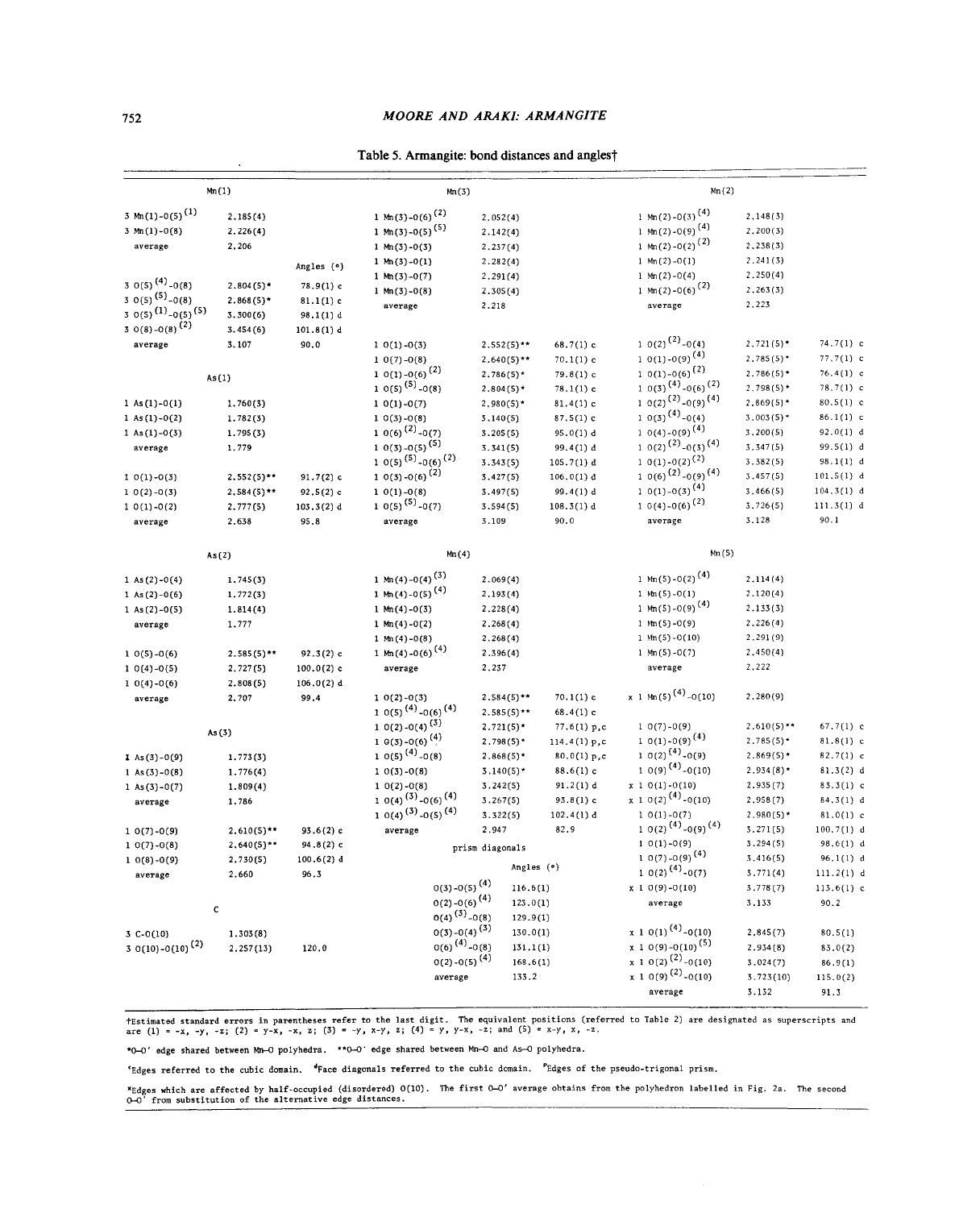|                           |                          | Coordinating Cations |                |        |                          |                              |                          |                          | $\Delta p_{\rm O}$       |                    | Bond Length Deviations |               |                       |         |                                                                                                                                                                                                                                                                                                                                                                                                                                                         |                    |          |         |
|---------------------------|--------------------------|----------------------|----------------|--------|--------------------------|------------------------------|--------------------------|--------------------------|--------------------------|--------------------|------------------------|---------------|-----------------------|---------|---------------------------------------------------------------------------------------------------------------------------------------------------------------------------------------------------------------------------------------------------------------------------------------------------------------------------------------------------------------------------------------------------------------------------------------------------------|--------------------|----------|---------|
|                           |                          | $C \ Mn(1)$          | Mn(2)          | Mn(3)  | Min(4)                   | Mn(5)                        | As(1)                    | As(2)                    | As(3)                    |                    | Mn(1)                  | Mn(2)         | Mn(3)                 | Mn(4)   | Mn(5)                                                                                                                                                                                                                                                                                                                                                                                                                                                   | As(1)              | As(2)    | As(3)   |
| Anions                    |                          |                      |                |        |                          |                              |                          |                          |                          |                    |                        |               |                       |         |                                                                                                                                                                                                                                                                                                                                                                                                                                                         |                    |          |         |
| 0(1)                      |                          |                      |                |        |                          |                              |                          |                          |                          | 0.00               |                        |               | $+0.02 + 0.06$ -----  |         | $-0.10$                                                                                                                                                                                                                                                                                                                                                                                                                                                 | $-0.02$            |          |         |
| O(2)                      | $\overline{\phantom{a}}$ |                      |                | $\sim$ |                          | 1                            | $\mathbf{1}$             | $\overline{\phantom{a}}$ |                          | 0.00               | -----                  |               | $+0.01$ ----- $+0.03$ |         |                                                                                                                                                                                                                                                                                                                                                                                                                                                         | $-0.11 + 0.00$     | $\cdots$ |         |
| 0(3)                      | $\blacksquare$           |                      |                |        | -1                       | $\overline{\phantom{a}}$     | 1                        | ٠                        | $\overline{\phantom{0}}$ | 0,00               | -----                  | $-0.07$       | $+0.02$               | $-0.01$ |                                                                                                                                                                                                                                                                                                                                                                                                                                                         | $--- +0.02$        |          |         |
| $\sigma$ <sub>0</sub> (4) | $\overline{\phantom{a}}$ |                      |                | (1)    | 1                        | $\overline{\phantom{a}}$     | $\overline{\phantom{a}}$ |                          |                          | (0, 00)<br>$-0.33$ |                        | $+0.03$       | ------                | $-0.17$ |                                                                                                                                                                                                                                                                                                                                                                                                                                                         | <b>Heads Serve</b> | $-0.03$  |         |
| 0(5)                      | $\overline{\phantom{0}}$ |                      |                |        | $\mathbf{1}$             | $\tilde{\phantom{a}}$        | $\overline{\phantom{0}}$ |                          | ۰                        | 0.00               | $-0.02$                | $\frac{1}{2}$ | $-0.08$               | $-0.04$ | $\frac{1}{2} \left( \frac{1}{2} \left( \frac{1}{2} \left( \frac{1}{2} \left( \frac{1}{2} \right) - \frac{1}{2} \left( \frac{1}{2} \right) \right) \right) + \frac{1}{2} \left( \frac{1}{2} \left( \frac{1}{2} \left( \frac{1}{2} \right) - \frac{1}{2} \left( \frac{1}{2} \right) \right) \right) + \frac{1}{2} \left( \frac{1}{2} \left( \frac{1}{2} \left( \frac{1}{2} \right) - \frac{1}{2} \left( \frac{1}{2} \right) \right) \right) + \frac{1}{2$ | $\cdots$           | $+0.04$  |         |
| 0(6)                      | ۰                        | $\blacksquare$       |                | 1      |                          | $\qquad \qquad \blacksquare$ | $\sim$                   |                          | $\overline{\phantom{0}}$ | 0.00               | ------                 |               |                       |         | $+0.04 -0.17 +0.16$ ----- ----                                                                                                                                                                                                                                                                                                                                                                                                                          |                    | $-0.01$  |         |
| $b_{0(7)}$                | ۰                        |                      | $\blacksquare$ |        | $\overline{\phantom{a}}$ | 1                            | ۰                        | $\overline{\phantom{a}}$ | $\mathbf{1}$             | $-0.33$            |                        |               | $+0.07$               |         | $--- +0.23$                                                                                                                                                                                                                                                                                                                                                                                                                                             |                    | $- - -$  | $+0.02$ |
| O(8)                      | $\overline{\phantom{a}}$ |                      | $\blacksquare$ |        | $\mathbf{1}$             | ٠                            | ٠                        | $\blacksquare$           |                          | 0.00               | $+0.02$                |               | $---  +0.09$          | $+0.03$ | $- - - - -$                                                                                                                                                                                                                                                                                                                                                                                                                                             | $\sim$ $\sim$      |          | $-0.01$ |
| O(9)                      | ۰                        |                      |                | $\sim$ | $\sim$                   | 2                            | $\sim$                   | ۰                        |                          | 0.00               | -----                  | $-0.02$       |                       |         | $+0.00,$<br>$-0.09$                                                                                                                                                                                                                                                                                                                                                                                                                                     |                    |          | $-0.01$ |
| 0(10)                     |                          |                      |                |        | $\sim$                   | $\frac{1}{2}$                |                          |                          |                          | $-0.33$<br>(0.00)  |                        |               |                       |         | $+0.07$                                                                                                                                                                                                                                                                                                                                                                                                                                                 |                    |          |         |

Table 6. Armangite: electrostatic valence balance of cations and anionst

 $^\dagger$ A bond length deviation refers to the polyhedral average subtracted from the individual bond distance,  $\Delta p_0$  = deviation of electrostatic bond strength sum from neutrality  $(p_0 = 2.00 e.s.u.)$ .

**a** probably does not receive a bond from  $M_n(3)$  since  $M_n(3)-O(4) = 3.19$  Å.

 **Most likely 0(7) =**  $OH_{2/3}O_{1/3}$ **.** 

In Figures Ia and Ib these idealized arrangements are shown for the two unique levels at  $z = 0$  and  $1/3$ . The vacancy types are thus  $Mn(1) = u^6d^2(3)$ ,  $(\overline{3})$  $2/m:3$ ); Mn(2) = u<sup>6</sup>d<sup>2</sup>(3), ( $\overline{3}$  2/m: 1); Mn(3) =  $u^{6}d^{2}(2)$ , (2mm: 1); Mn(4) =  $u^{6}d^{2}(1)$ , (2mm: 1); Mn(5)  $= u^{5}d^{3}(2)$ , (m: 1); As(1) = As(2) = As(3) =  $u^{3}d^{5}(1)$ , (m: I). Here the nomenclature adopts the procedure of earlier studies (Moore and Araki, 1976b; 1977; 1979): the vacancy types are listed followed by their (maximal symmetry: symmetry in the crystal). The  $Mn(5)-O$  polyhedron receives an additional oxygen not belonging to the fluorite frame, namely  $O(10)$ which is associated with  $(CO<sub>3</sub>)<sup>2-</sup>$ , and is therefore sixcoordinate in the crystal. The  $(CO<sub>3</sub>)<sup>2</sup>$  group is an aggregate centered on an open cavity and plays a role much like CIW in the magnussonite structure (Moore

and Araki, 1979). Thus, armangite is an unusually elegant and complex version of the fluorite family of derivative structures. The stability of the ionic part of the structure is doubtless a result of the inherent stability of the fluorite structure type.

Figures 2a and 2b feature the structure design as polyhedral diagrams for the two non-equivalent levels at  $z = 0$  and  $1/3$ . Mn(1), Mn(2), and Mn(3) are distorted octahedra; Mn(4) is a distorted trigonal prism;  $As(1)$ ,  $As(2)$ , and  $As(3)$  are distorted trigonal pyramids (see Moore and Araki, 1979). The discussion above facilitates easy description of the polyhedral bond distances and angles listed in Table 5. Shared edges correspond to those edges of the cubic domain which remain after vertices are appropriately vacated. The unshared edges are those edges which



Fig. 1. Idealized fluorite checkerboards of the independent levels at  $z = 0$  (Fig. 1a) and  $z = 1/3$  (Fig. 1b). These correspond to the fluorite-type arrangement down [III]. Solid disks are meridional vacancies or vacancies above the plane, open disks are vacancies below the plane.  $\square(1)$ , a cation vacancy and the labelled cation positions refer to Table 2 as do the non-equivalent anion vacancies labelled a to i. C at the origin refers to the carbon atom position.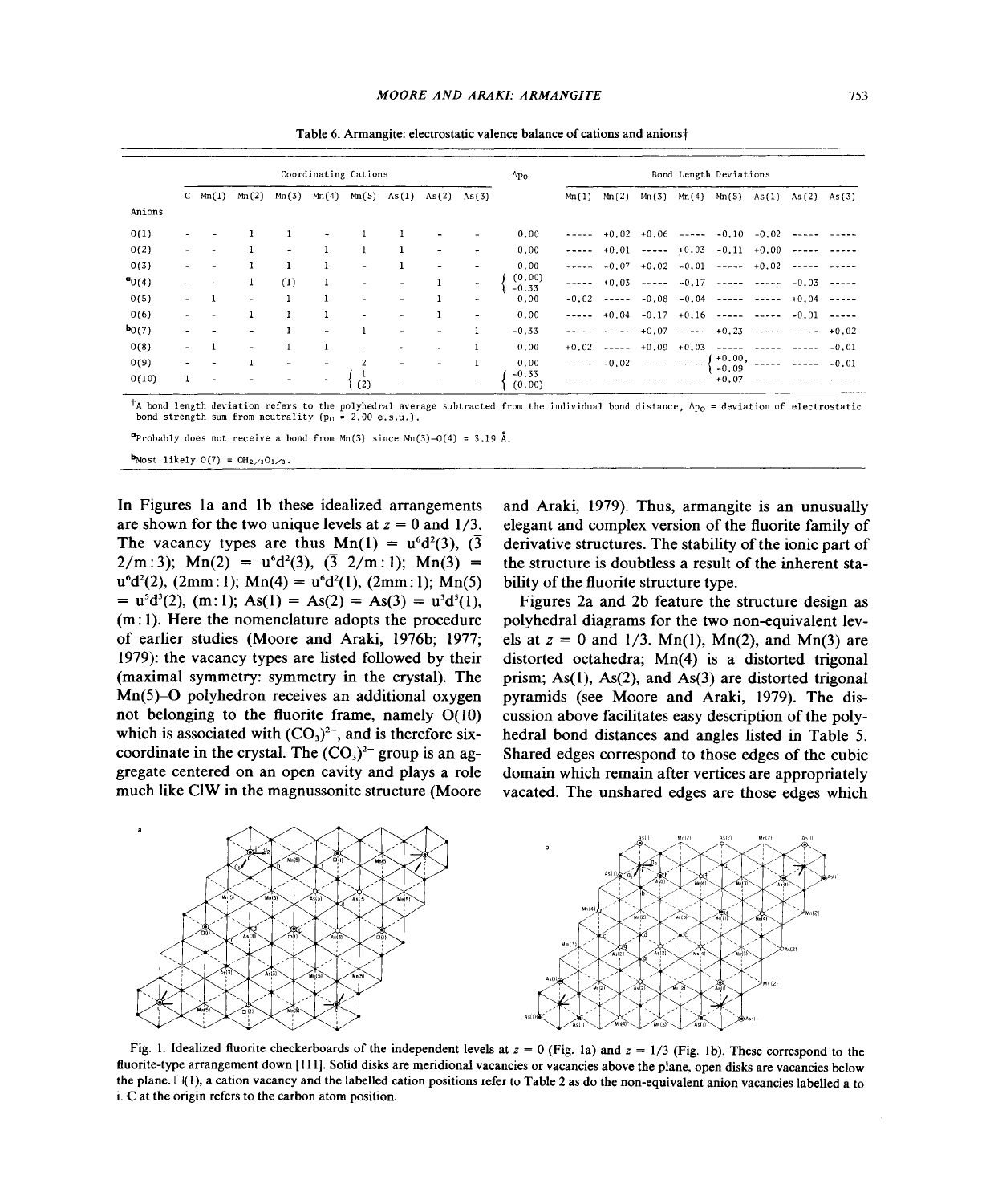

Fig. 2a. Polyhedral representation of the level at  $z = 0$ . The atom positions are labelled to conform with Table 2 and Table 5. An ordered arrangement with point symmetry  $C_3$  is shown. The triangle of dots refers to the alternative positions of  $O(10)$ , which is halfpopulated on the average. Heights are given as fractional coordinates in *z.*



Fig. 2b. Polyhedral representation of the level at  $z = 1/3$ . The Mn(4)O<sub>6</sub> trigonal prisms are finely stippled, and the trigonal pyramid arsenite oxygens are coarsely stippled. The atom positions are labelled to conform with Table 2 and Table 5. Heights are given as fractional coordinates in z.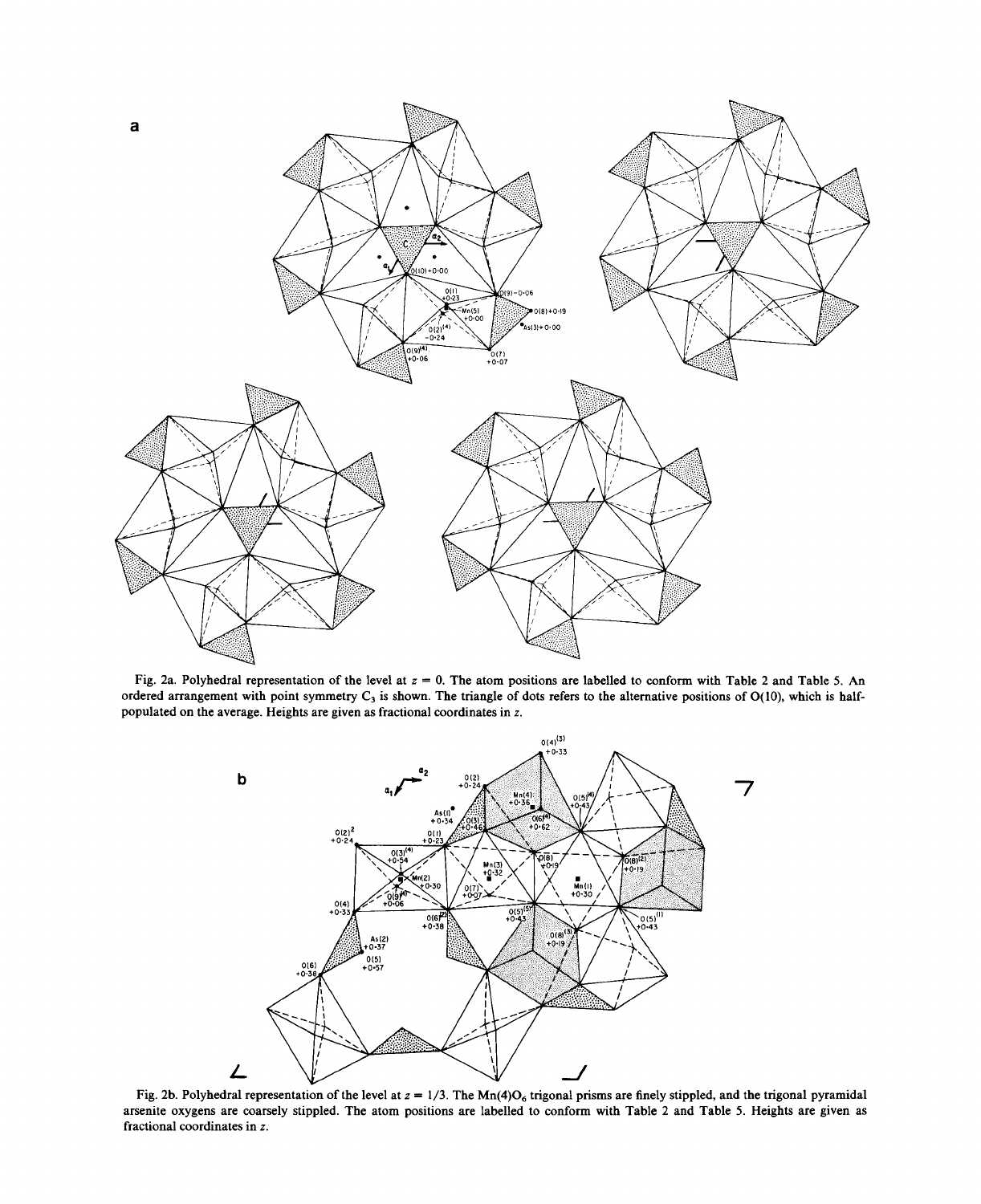

Fig. 3. The  $Fe<sup>2+</sup>$  oxyphosphate sheet in mitridatite represented as an idealized fluorite checkerboard. See Figs. la and lb.

are obtained from distortions away from the cube and from lower coordination number. These correspond to face diagonals of the cubic domain and are nearly always longer than the shared edges because of electrostatic repulsion of cations across shared edges. Exceptions, where some cube edges are longer than face diagonals, occur in  $O-O(10)$  distances, but here the  $O(10)$  anion is removed 0.98A from the perfect fluorite arrangement, which is further reason why  $(CO_3)$  is treated as an aggregate. It is further seen (Table 5) that the armangite structure possesses polyhedral distortions expected for an ionic crystal, and therefore we shall discuss these in more detail.

### *Bond distances and angles*

Setting coordination numbers as bracketed superscripts, the polyhedral interatomic averages are:  $^{[3]}As(1)-O$  1.78,  $^{[3]}As(2)-O$  1.78,  $^{[3]}As(3)-O$  1.79,  $^{[6]}$ Mn(1)-O 2.21,  $^{[6]}$ Mn(2)-O 2.22,  $^{[6]}$ Mn(3)-O 2.22,  $[6]$ Mn(4)-O 2.24, and  $[6]$ Mn(5)-O 2.22A. As seen in Figure 2a,  $Mn(5)O<sub>6</sub>$  is split into two distorted octahedra owing to disordered  $O(10)$ , but their Mn(5)-O averages are practically the same since Mn(5)-0(10)  $= 2.29$ A and Mn(5)<sup>(4)</sup>-O(10) = 2.28A. Since the  $(CO<sub>3</sub>)<sup>2-</sup>$  triangles are rotationally disordered (the static model would have C<sub>3</sub> symmetry), the Mn(5) $O_6$ octahedra are also disordered because of an average half-occupancy of  $O(10)$  in a general position. The equivalent isotropic thermal vibration parameters (B in  $A<sup>2</sup>$  units) range from 0.83 to 1.01 for As, 1.0 for C, 0.80 to 1.57 for Mn and 1.00 to 1.93 for the oxygens. The  $Mn(5)$  and  $O(10)$  thermal parameters are the largest for the atom positions, which is probably a consequence of disordered 0(10). Taken together, distances and thermal parameters indicate a crystal with fully-occupied sites, excepting half-occupied

O(10), and formal charges of As =  $As^{3+}$ , C =  $C^{4+}$ , and  $Mn = Mn^{2+}$ . Bond strength sums, Table 6, allow assignment of formal charges on the oxygens; we used the bond length-bond strength procedure outlined by Baur (1970). For a fluorite derivative structure, anions must each be four-coordinated by the cations. One cation position, (1) at  $h_2 h_3$  0, *etc.*, is empty, however, and we see that  $O(7)$  is only threecoordinated by populated cation sites and that all individual distances are longer than average although the anion is *undersaturated* with respect to cations. Therefore, 0(7) must be coordinated by a proton as well, and we propose that the proton site is on the average  $2/3$ -occupied. The remaining anions show a bond distance distribution consistent with oxide anions.

We believe the formula for armangite can be rather precisely written, that is:

$$
Mn_{26}^{2+}[As_{6}^{3+}(OH)_{4}O_{14}][As_{6}^{3+}O_{18}]_{2}[CO_{3}]
$$

## *The (CO]) polyhedron*

The  $CO<sub>3</sub>$  equilateral triangle is situated at the origin of the cell and resides in the center of a fluoritetype cation position whose eight cubic anion vertices are all empty (Fig. 1a). Thus the entire  $CO<sub>3</sub>$  group is accepted as an aggregate in a fluorite-type cation position, the oxide *not* belonging to the fluorite-type framework even though 0(10) does not deviate greatly from a fluorite position (see Fig. 2a and Table 2, where  $D = 0.98A$ , although its position is at  $z = 0$ whereas in the fluorite arrangement,  $z \sim +1/12$  or  $-1/12$ . One ordered arrangement requires that the local point symmetry is  $C_3$ , not  $C_3$ . However, this orientation is statistically half-occupied on the average, the alternative inverted orientation effecting a rotation of  $60^\circ$  about the c-axis. This merely reorients  $O(10)$  but leaves the topology of the rest of the structure unchanged.

The C-O distance of 1.30A is within the error of  $C-O = 1.27-1.29A$  distances found for simple carbonates (De Villiers, 1971). Armangite is the first arsenite-carbonate reported ever.

# *The*  $Mn(5)O_6$  *polyhedron*

The O(10) oxygen, also associated with the  $(CO<sub>3</sub>)<sup>2</sup>$ group, leads to a local cluster at  $z = 0$  which consists of six As(3) $O_3$  trigonal pyramids, six Mn(5) $O_6$  octahedra and a central  $CO<sub>3</sub>$  group, leading to a cluster composition of  $Mn_6^{2+}As_6^{3+}C^{4+}O_{33}$ . In many respects, it is topologically similar to a cluster component in the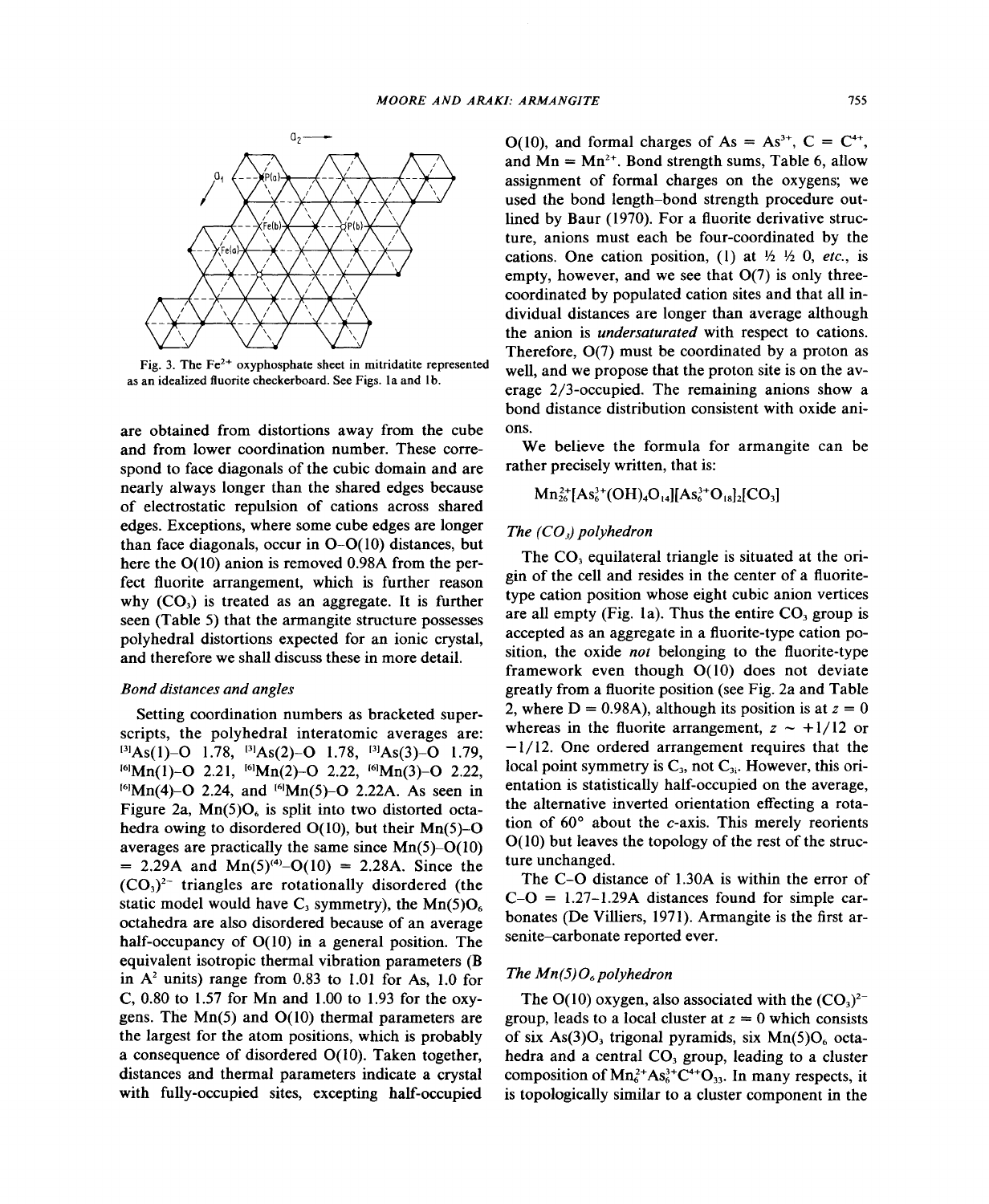

Fig. 4. (a) Oxygen environment around the As(1) atoms which define a distorted octahedron centered at  $z = 0.5$ . The outer polyhedron consists of 18 vertices corresponding to 0(1), 0(2), and 0(3), 2 hexagonal faces, 12 triangular faces and 6 quadrilateral faces of point symmetry  $C_{3i}$ . This arrangement is similar to the one found in magnussonite. (b) Oxygen environment around the As(2) and As(3) atoms, centered at 2/3 1/3 -0.19. The central As atoms also define a distorted octahedron, and the oxygens define a distorted cuboctahedron with point symmetry  $C_3$ .

 $Fe<sup>3+</sup>$  oxyphosphate sheet of the complex mitridatite structure (Moore and Araki, 1977). In fact, the mitridatite sheet itself can be extracted from ordered anion vacancies over fluorite cubes and is therefore a sheet which is a fluorite derivative (Fig. 3). Placement of the additional  $CaO<sub>3</sub>(H<sub>2</sub>O)$ , polyhedra above and below the sheet, each polyhedron sharing three edges with the  $FeO<sub>6</sub>$  octahedra, also satisfy a fluorite arrangement, but the relationship breaks down further away since the polyhedra link by edge-sharing to form  $Ca_2O_{10}(H_2O)$ , dimers along a common  $(H, O)$ – $(H, O)$  edge, a juncture which is not isomorphic to the fluorite-type arrangement.

### Relationship to magnussonite

Armangite and magnussonite are closely related chemically, but the compounds are not dimorphic since magnussonite possesses no  $(CO<sub>3</sub>)<sup>2-</sup>$  groups and armangite possesses no Cl<sup>-</sup>. Both are derived from the fluorite structure, and the fraction of anion vacancies are very similar. Magnussonite possesses cubic, trigonal prismatic, distorted square pyramidal, and distorted octahedral coordinations about Mn<sup>2+</sup> (Moore and Araki, 1979), while armangite possesses only distorted octahedral and trigonal prismatic coordinations about  $Mn^{2+}$ .

Perhaps the most interesting feature in the two structures is an oxygen polyhedron consisting of 36 edges, 18 vertices, 2 hexagonal faces, 12 triangular faces, and 6 quadrilateral faces of point symmetry  $C_{3i}$ . An identical polyhedron also of point symmetry  $\overline{3}$  occurs in armangite at 0 0  $\frac{1}{2}$  (Fig. 4a) and surrounds a "core" of six  $As(1)<sup>3+</sup>$  which define a distorted octahedron with a mean edge distance of 3.68A compared with 3.73A in magnussonite. Al-

though in magnussonite the center is occupied by  $Mn^{+}$  defining an As<sub>6</sub>Mn metallic cluster (which satisfies the I8-electron rule), search for a residue on a difference synthesis for armangite failed to locate any residue beyond two electrons/ $A^3$ . In addition, As(2) and As(3) also define an octahedral "core" in armangite with mean edge distance  $As-As = 3.54A$ (Fig. 4b). But the oxygen polyhedron is quite different, being a distorted cuboctahedron with point symmetry C,. Again, difference synthesis failed to reveal any occupancy at the center, at  $2/3$  1/3  $\sim$ 0.19.

Why does magnussonite exhibit inferred Mn<sup>+</sup> in the center which could not be located in the structurally-related armangite? Is it possible that cumulative errors in absorption correction led to a false peak at 0 o 0 in the magnussonite structure? Since a peak was found in both crystals of magnussonite studied but not in the special positions of armangite, errors in absorption correction are unlikely to be of much significance. It can also be argued that an absorption error (or lack of absorption correction) would more likely lead to a negative difference at the origin since  $|F_0|$  <  $|F_{\rm c}|$  would be prominent at low angles. The ratio of equipoint rank number for the  $C_{3i}$  positions to general positions is  $1:6$  in both compounds. Since the linear atomic absorption coefficients of both compounds are similar, we believe the structural differences between the two compounds to be real. It is likely that the fields of stability for armangite and magnussonite are sufficiently different that the As6Mn metallic cluster may be stable in one but not the other.

#### Acknowledgments

We appreciate a portion of the sample U71 from the Mineralogical Section, Swedish Natural History Museum and a portion of